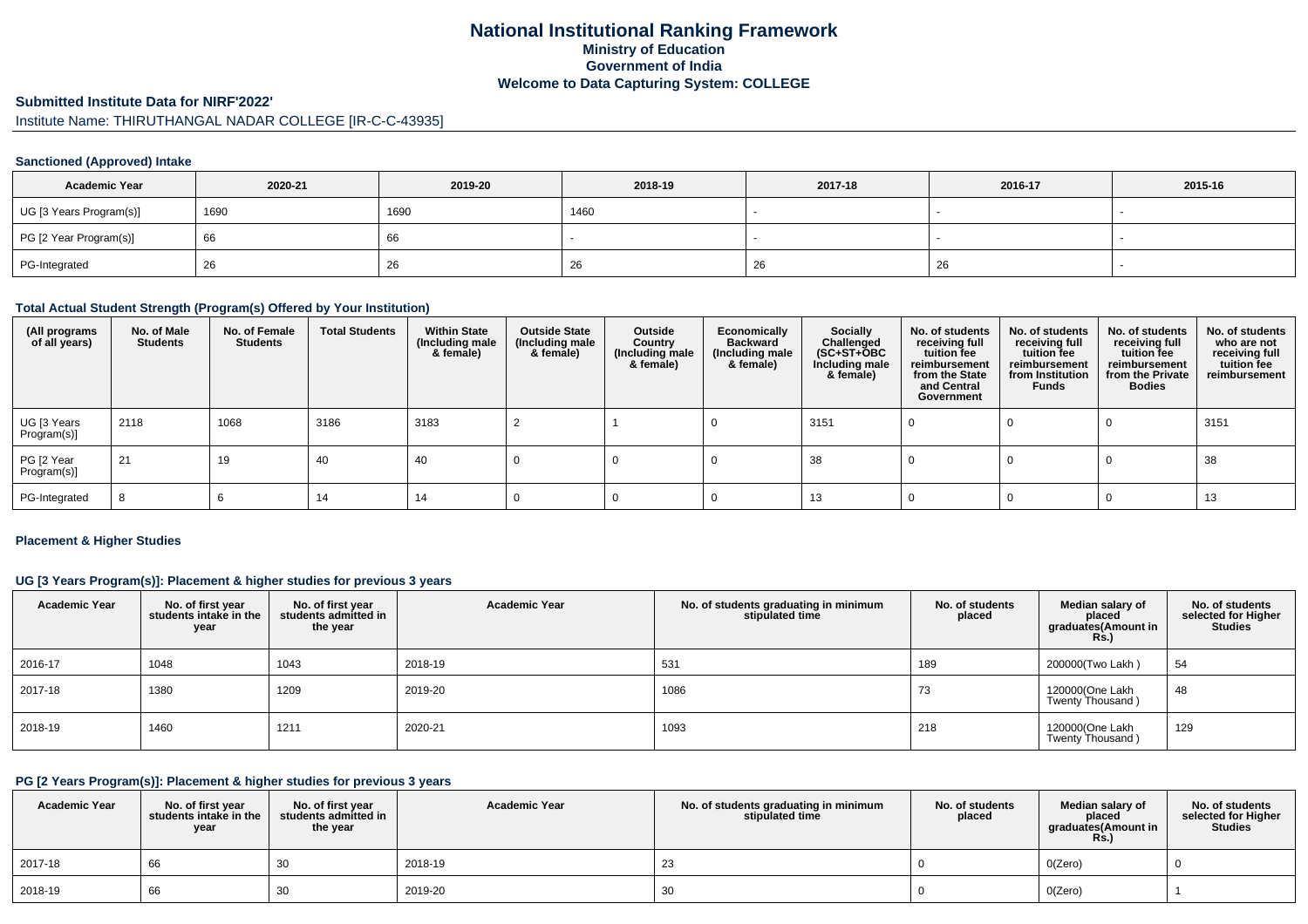| $12019 - 20$ | . <b>.</b> . |  | 2020-21 |  |  | $ -$<br>0(Zero' |  |
|--------------|--------------|--|---------|--|--|-----------------|--|
|--------------|--------------|--|---------|--|--|-----------------|--|

## **PG-Integrated [5 Years Program(s)]: Placement & higher studies for previous 3 years**

| <b>Academic Year</b> | No. of first year<br>students intake in the<br>year | No. of first year<br>students admitted in<br>the year | <b>Academic Year</b> | No. of students graduating in minimum<br>stipulated time | No. of students<br>placed | Median salary of<br>placed<br>graduates(Amount in<br><b>Rs.)</b> | No. of students<br>selected for Higher<br><b>Studies</b> |
|----------------------|-----------------------------------------------------|-------------------------------------------------------|----------------------|----------------------------------------------------------|---------------------------|------------------------------------------------------------------|----------------------------------------------------------|
| 2014-15              | 26                                                  | 24                                                    | 2018-19              |                                                          |                           | 0(Zero)                                                          |                                                          |
| 2015-16              | 26                                                  | 26                                                    | 2019-20              | 15                                                       |                           | 110400(One Lakh Ten<br>Thousand Four<br>Hundred)                 |                                                          |
| 2016-17              | 26                                                  | 26                                                    | 2020-21              |                                                          |                           | 0(Zero)                                                          |                                                          |

## **Financial Resources: Utilised Amount for the Capital expenditure for previous 3 years**

| <b>Academic Year</b>                                                                                 | 2020-21                                                                 |                                                                          | 2018-19                                                          |  |  |  |  |  |
|------------------------------------------------------------------------------------------------------|-------------------------------------------------------------------------|--------------------------------------------------------------------------|------------------------------------------------------------------|--|--|--|--|--|
|                                                                                                      | <b>Utilised Amount</b>                                                  |                                                                          | <b>Utilised Amount</b>                                           |  |  |  |  |  |
| Annual Capital Expenditure on Academic Activities and Resources (excluding expenditure on buildings) |                                                                         |                                                                          |                                                                  |  |  |  |  |  |
| Library                                                                                              | 30067 (Thirty Thousand Sixty Seven)                                     | 54966 (Fifty Four Thousand Nine Hundred Sixty Six)                       | 48958 (Forty Eight Thousand Nine Hundred Fifty Eight)            |  |  |  |  |  |
| New Equipment for Laboratories                                                                       | 1076452 (Ten Lakh Seventy Six Thousand Four Hundred Fifty<br>Two)       | 1223334 (Twelve Lakh Twenty Three Thousand Three<br>Hundred Thirty Four) | 1762103 (Seventeen Lakh Sixty Two Thousand One Hundred<br>Three) |  |  |  |  |  |
| Other expenditure on creation of Capital Assets (excluding<br>expenditure on Land and Building)      | 3524380 (Thirty Five Lakh Twenty Four Thousand Three<br>Hundred Eighty) | 5682782 (Fifty Six Lakh Eighty Two Thousand Seven Hundred<br>Eighty Two) | 1764085 (Seventeen Lakh Sixty Four Thousand Eighty Five)         |  |  |  |  |  |

#### **Financial Resources: Utilised Amount for the Operational expenditure for previous 3 years**

| <b>Academic Year</b>                                                                                                                                                                            | 2020-21                                                                                | 2019-20                                                                         | 2018-19                                                                                |  |  |  |  |  |  |  |  |
|-------------------------------------------------------------------------------------------------------------------------------------------------------------------------------------------------|----------------------------------------------------------------------------------------|---------------------------------------------------------------------------------|----------------------------------------------------------------------------------------|--|--|--|--|--|--|--|--|
|                                                                                                                                                                                                 | <b>Utilised Amount</b>                                                                 | <b>Utilised Amount</b>                                                          | <b>Utilised Amount</b>                                                                 |  |  |  |  |  |  |  |  |
| <b>Annual Operational Expenditure</b>                                                                                                                                                           |                                                                                        |                                                                                 |                                                                                        |  |  |  |  |  |  |  |  |
| Salaries (Teaching and Non Teaching staff)                                                                                                                                                      | 55319374 (Five Crore Fifty Three Lakh Nineteen Thousand<br>Three Hundred Seventy Four) | 52308641 (Five Crore Twenty Three Lakh Eight Thousand Six<br>Hundred Forty One) | 46335762 (Four Crore Sixty Three Lakh Thirty Five Thousand<br>Seven Hundred Sixty Two) |  |  |  |  |  |  |  |  |
| Maintenance of Academic Infrastructure or consumables and<br>other running expenditures (excluding maintenance of hostels<br>and allied services, rent of the building, depreciation cost, etc) | 7201000 (Seventy Two Lakh One Thousand)                                                | 15787000 (One Crore Fifty Seven Lakh Eighty Seven<br>Thousand)                  | 13629000 (One Crore Thirty Six Lakh Twenty Nine Thousand)                              |  |  |  |  |  |  |  |  |
| Seminars/Conferences/Workshops                                                                                                                                                                  | 83354 (Eighty Three Thousand Eight Hundred Fifty Four)                                 | 560531 (Five Lakh Sixty Thousand Five Hundred Thirty One)                       | 533454 (Five Lakh Thirty Three Thousand Four Hundred Fifty<br>Four)                    |  |  |  |  |  |  |  |  |

#### **PCS Facilities: Facilities of physically challenged students**

| 1. Do your institution buildings have Lifts/Ramps?                                                                                                         | Yes, more than 80% of the buildings |
|------------------------------------------------------------------------------------------------------------------------------------------------------------|-------------------------------------|
| 2. Do your institution have provision for walking aids, including wheelchairs and transportation from one building to another for<br>handicapped students? | Yes                                 |
| 3. Do your institution buildings have specially designed toilets for handicapped students?                                                                 | Yes, more than 40% of the buildings |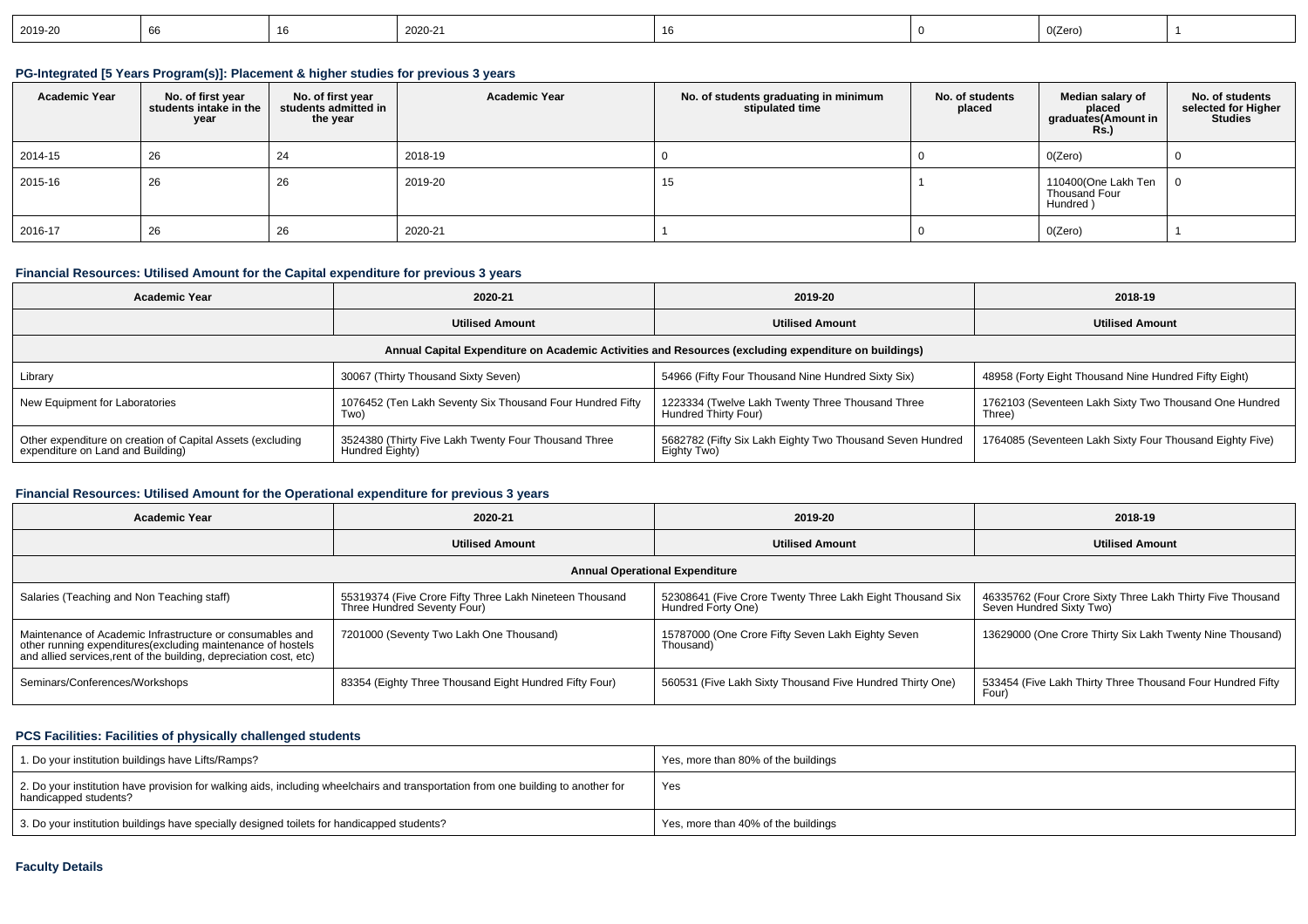| Srno           | Name                               | Age | <b>Designation</b>         | Gender | Qualification | Experience (In<br>Months) | <b>Currently working</b><br>with institution? | <b>Joining Date</b> | <b>Leaving Date</b>      | <b>Association type</b> |
|----------------|------------------------------------|-----|----------------------------|--------|---------------|---------------------------|-----------------------------------------------|---------------------|--------------------------|-------------------------|
| 1              | в<br><b>JAGADEESWARAN</b>          | 37  | <b>Assistant Professor</b> | Male   | M. Phil       | 152                       | Yes                                           | 05-06-2017          | $\overline{\phantom{a}}$ | Regular                 |
| $\overline{2}$ | <b>ARUN S</b>                      | 38  | <b>Assistant Professor</b> | Male   | M. Phil       | 187                       | Yes                                           | 14-06-2007          | $\overline{\phantom{a}}$ | Regular                 |
| 3              | <b>KARPAGAM K</b>                  | 47  | <b>Assistant Professor</b> | Female | M. Phil       | 258                       | Yes                                           | 20-06-2005          | $\overline{\phantom{a}}$ | Regular                 |
| 4              | MANIGANDAN C                       | 38  | <b>Assistant Professor</b> | Male   | M. Phil       | 169                       | Yes                                           | 25-06-2007          | $\sim$                   | Regular                 |
| 5              | <b>GOWRI V</b>                     | 40  | <b>Assistant Professor</b> | Female | M. Phil       | 157                       | Yes                                           | 27-06-2008          | $\overline{\phantom{a}}$ | Regular                 |
| 6              | <b>JAYANTHI J</b>                  | 41  | <b>Assistant Professor</b> | Female | M. Phil       | 157                       | Yes                                           | 09-06-2010          | $\overline{\phantom{a}}$ | Regular                 |
| $\overline{7}$ | CHITHAMBARA<br><b>BHARATHY S</b>   | 40  | <b>Assistant Professor</b> | Male   | M. Phil       | 180                       | Yes                                           | 07-07-2010          | $\sim$                   | Regular                 |
| 8              | AMUDHA N                           | 32  | <b>Assistant Professor</b> | Female | M. Phil       | 72                        | Yes                                           | 01-06-2015          | $\ddot{\phantom{a}}$     | Regular                 |
| 9              | SHEELA THERESA                     | 37  | <b>Assistant Professor</b> | Female | M. Phil       | 73                        | Yes                                           | 01-06-2015          | $\overline{\phantom{a}}$ | Regular                 |
| 10             | SOMASUNDARAM                       | 39  | Associate Professor        | Male   | M. Phil       | 181                       | Yes                                           | 14-06-2007          | $\overline{\phantom{a}}$ | Regular                 |
| 11             | <b>KANNAN A</b>                    | 40  | <b>Assistant Professor</b> | Male   | M. Phil       | 133                       | Yes                                           | 12-06-2015          | $\overline{\phantom{a}}$ | Regular                 |
| 12             | S B NINU                           | 40  | Associate Professor        | Female | Ph.D          | 179                       | Yes                                           | 28-08-2006          | $\overline{\phantom{a}}$ | Regular                 |
| 13             | <b>CHITRAN</b>                     | 36  | <b>Assistant Professor</b> | Female | M. Phil       | 88                        | Yes                                           | 01-06-2016          | $\sim$                   | Regular                 |
| 14             | S RADHIKA                          | 49  | <b>Assistant Professor</b> | Female | M. Phil       | 157                       | Yes                                           | 13-06-2008          | $\overline{\phantom{a}}$ | Regular                 |
| 15             | <b>VENKATESAN G</b>                | 28  | <b>Assistant Professor</b> | Male   | M. Phil       | 49                        | Yes                                           | 05-06-2017          | $\overline{\phantom{a}}$ | Regular                 |
| 16             | <b>ELAMPIRAISUDI E</b>             | 34  | <b>Assistant Professor</b> | Female | M. Phil       | 96                        | Yes                                           | 14-06-2011          | $\ddotsc$                | Regular                 |
| 17             | A P PRAVEEN<br><b>KUMAR</b>        | 44  | <b>Assistant Professor</b> | Male   | <b>SET</b>    | 155                       | Yes                                           | 28-08-2008          | $\overline{\phantom{a}}$ | Regular                 |
| 18             | ANNIE MAHIBA P                     | 30  | <b>Assistant Professor</b> | Female | M. Phil       | 48                        | Yes                                           | 03-07-2017          | $\overline{\phantom{a}}$ | Regular                 |
| 19             | <b>EMMIMAL</b><br><b>RAJATHY R</b> | 29  | <b>Assistant Professor</b> | Female | M. Phil       | 40                        | Yes                                           | 02-06-2019          | $\overline{\phantom{a}}$ | Regular                 |
| 20             | <b>G AMOS BABU</b>                 | 49  | Associate Professor        | Male   | <b>SET</b>    | 166                       | Yes                                           | 06-05-2009          | $\overline{\phantom{a}}$ | Regular                 |
| 21             | <b>SUCHITA T S</b>                 | 25  | <b>Assistant Professor</b> | Female | M. Phil       | 22                        | Yes                                           | 03-06-2019          | $\overline{\phantom{a}}$ | Regular                 |
| 22             | AMBETH RAJA A                      | 38  | Associate Professor        | Male   | Ph.D          | 169                       | Yes                                           | 04-05-2012          | $\overline{\phantom{a}}$ | Regular                 |
| 23             | KASTHURI BAI P T                   | 46  | Associate Professor        | Female | Ph.D          | 259                       | Yes                                           | 10-06-2009          |                          | Regular                 |
| 24             | SANDHYA SABU                       | 28  | <b>Assistant Professor</b> | Female | M.Sc.         | 24                        | Yes                                           | 11-07-2019          | $\overline{\phantom{a}}$ | Regular                 |
| 25             | EDITH MARIA<br>DELILAH             | 50  | <b>Assistant Professor</b> | Female | M. Phil       | 10                        | Yes                                           | 01-09-2020          | $\overline{\phantom{a}}$ | Regular                 |
| 26             | SAMUEL B                           | 40  | Associate Professor        | Male   | M. Phil       | 168                       | Yes                                           | 05-07-2007          | $\overline{\phantom{a}}$ | Regular                 |
| 27             | C VIJAYALAKSHMI                    | 40  | Associate Professor        | Female | M. Phil       | 180                       | Yes                                           | 14-06-2007          | $\overline{\phantom{a}}$ | Regular                 |
| 28             | T PREM KUMAR                       | 37  | <b>Assistant Professor</b> | Male   | M.Sc.         | 145                       | Yes                                           | 10-06-2009          | ۰.                       | Regular                 |
| 29             | S LAVANYA                          | 37  | Associate Professor        | Female | M. Phil       | 138                       | Yes                                           | 03-01-2013          | $\overline{\phantom{a}}$ | Regular                 |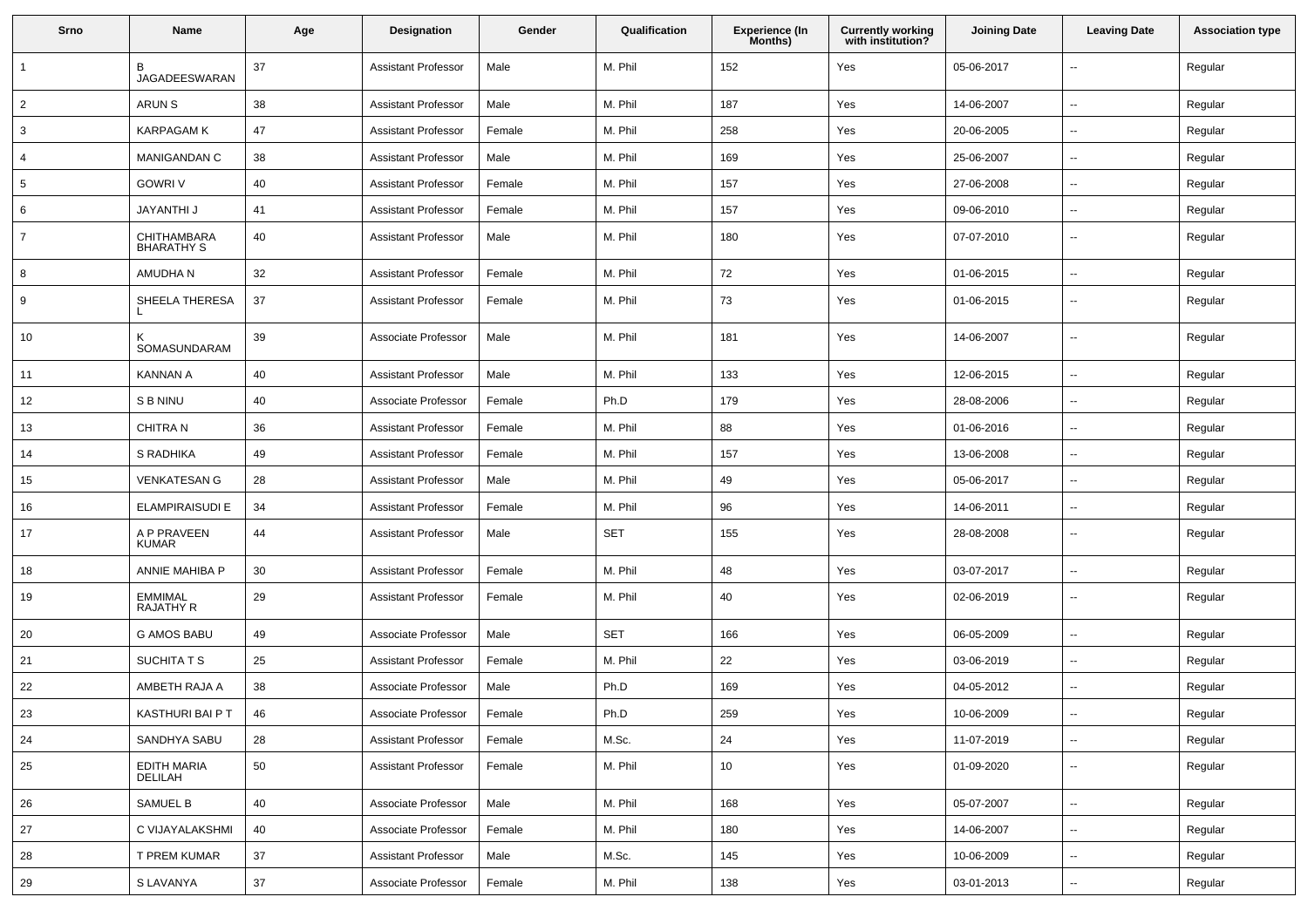| 30 | <b>D LISSY</b>                 | 43 | Associate Professor        | Female | M. Phil | 169 | Yes | 11-06-2009 | $\overline{\phantom{a}}$ | Regular |
|----|--------------------------------|----|----------------------------|--------|---------|-----|-----|------------|--------------------------|---------|
| 31 | J DEVAGNANAM                   | 42 | <b>Assistant Professor</b> | Male   | M. Phil | 180 | Yes | 01-06-2016 | $\overline{\phantom{a}}$ | Regular |
| 32 | <b>UMA MAHESWARI</b><br>R      | 36 | <b>Assistant Professor</b> | Female | M. Phil | 145 | Yes | 27-05-2019 | $\overline{\phantom{a}}$ | Regular |
| 33 | SHUNMUGAVADIV<br>OO T          | 37 | <b>Assistant Professor</b> | Female | M. Phil | 123 | Yes | 28-04-2014 | $\overline{\phantom{a}}$ | Regular |
| 34 | G JEYAKUMAR                    | 36 | <b>Assistant Professor</b> | Male   | M. Phil | 132 | Yes | 27-05-2019 | $\overline{\phantom{a}}$ | Regular |
| 35 | <b>KRISHNAMOORTH</b><br>Y P    | 41 | Associate Professor        | Male   | Ph.D    | 145 | Yes | 09-06-2010 | --                       | Regular |
| 36 | P JAYACHANDRAN                 | 39 | <b>Assistant Professor</b> | Male   | M.Sc.   | 134 | Yes | 01-09-2014 | $\overline{\phantom{a}}$ | Regular |
| 37 | M LATHA                        | 42 | <b>Assistant Professor</b> | Female | M. Phil | 144 | Yes | 06-05-2011 | Ξ.                       | Regular |
| 38 | C GUNASEELAN                   | 42 | Associate Professor        | Male   | M.Sc.   | 228 | Yes | 01-06-2018 | $\overline{\phantom{a}}$ | Regular |
| 39 | DHIVYA<br>VIJAYAKUMAR          | 38 | <b>Assistant Professor</b> | Female | M. Phil | 85  | Yes | 03-06-2019 | $\overline{\phantom{a}}$ | Regular |
| 40 | J CHANDI RANI                  | 37 | <b>Assistant Professor</b> | Female | M. Phil | 91  | Yes | 04-09-2020 | Ξ.                       | Regular |
| 41 | KARUKKUVEL<br><b>MUNIYANDI</b> | 47 | Associate Professor        | Male   | Ph.D    | 265 | Yes | 12-07-2010 | --                       | Regular |
| 42 | E R JESSIE<br>KIRUBARANI       | 47 | Associate Professor        | Female | M. Phil | 277 | Yes | 04-07-2003 | $\overline{\phantom{a}}$ | Regular |
| 43 | <b>G YAMUNA</b>                | 36 | <b>Assistant Professor</b> | Female | M. Phil | 121 | Yes | 18-06-2012 | $\overline{\phantom{a}}$ | Regular |
| 44 | <b>MALAIKANI C</b>             | 39 | Associate Professor        | Male   | Ph.D    | 180 | Yes | 03-06-2015 | $\overline{\phantom{a}}$ | Regular |
| 45 | N SANTHANA<br>VADIVU           | 47 | Associate Professor        | Female | Ph.D    | 289 | Yes | 17-06-2005 | --                       | Regular |
| 46 | ANITHA K                       | 42 | <b>Assistant Professor</b> | Female | M. Phil | 178 | Yes | 01-06-2017 | $\overline{\phantom{a}}$ | Regular |
| 47 | R SHARMILA                     | 39 | Associate Professor        | Female | M. Phil | 202 | Yes | 28-09-2007 | $\overline{\phantom{a}}$ | Regular |
| 48 | S V HARSHINI                   | 41 | <b>Assistant Professor</b> | Female | M. Phil | 146 | Yes | 07-06-2017 | $\overline{\phantom{a}}$ | Regular |
| 49 | S JEEVA BALAN                  | 38 | Associate Professor        | Male   | M. Phil | 156 | Yes | 14-07-2008 | $\overline{\phantom{a}}$ | Regular |
| 50 | S ARUNA                        | 40 | Associate Professor        | Female | Ph.D    | 190 | Yes | 01-06-2018 | $\overline{\phantom{a}}$ | Regular |
| 51 | <b>MAGTHALINONACI</b><br>AL I  | 27 | <b>Assistant Professor</b> | Female | M. Phil | 36  | Yes | 05-06-2018 | $\overline{\phantom{a}}$ | Regular |
| 52 | SUBASHINI M                    | 41 | <b>Assistant Professor</b> | Female | M. Phil | 60  | Yes | 10-07-2019 |                          | Regular |
| 53 | R KUTTI MANI                   | 38 | <b>Assistant Professor</b> | Male   | Ph.D    | 131 | Yes | 03-09-2020 | Ц.                       | Regular |
| 54 | R VIJAYALAKSHMI                | 36 | <b>Assistant Professor</b> | Female | Ph.D    | 84  | Yes | 01-06-2017 | Ξ.                       | Regular |
| 55 | <b>I ISAIVANI</b>              | 33 | <b>Assistant Professor</b> | Female | Ph.D    | 90  | Yes | 16-05-2018 | Ц.                       | Regular |
| 56 | M LEENA                        | 45 | <b>Assistant Professor</b> | Female | Ph.D    | 113 | Yes | 27-05-2019 | --                       | Regular |
| 57 | M POONGANI                     | 40 | <b>Assistant Professor</b> | Female | Ph.D    | 84  | Yes | 01-07-2019 | Ц.                       | Regular |
| 58 | P SANJAY                       | 33 | <b>Assistant Professor</b> | Male   | Ph.D    | 44  | Yes | 17-08-2020 | $\overline{\phantom{a}}$ | Regular |
| 59 | A JANAKI                       | 36 | <b>Assistant Professor</b> | Female | M. Phil | 24  | Yes | 01-07-2019 | $\overline{\phantom{a}}$ | Regular |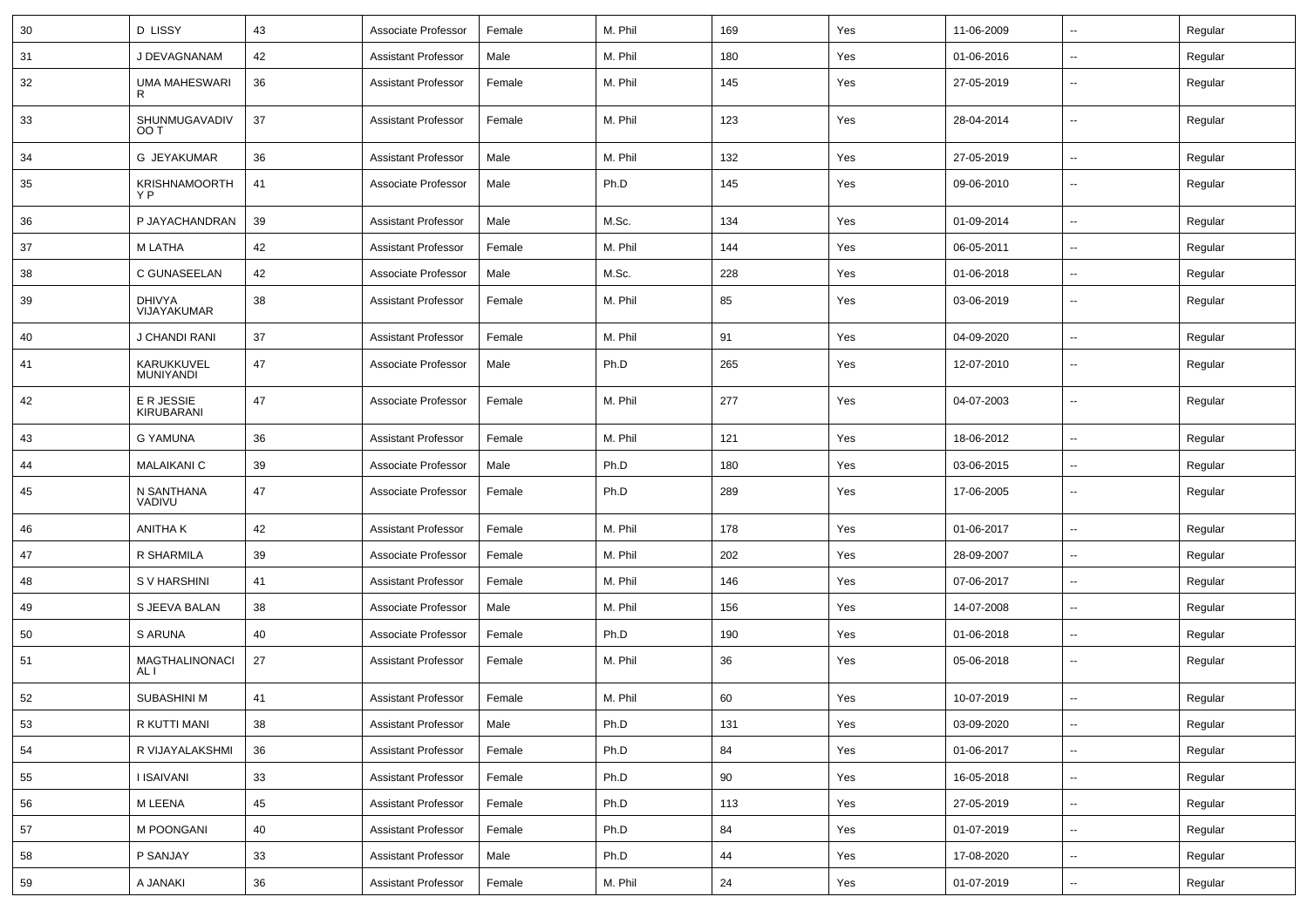| 60 | P SASI REKHA                       | 44 | <b>Assistant Professor</b> | Female | Ph.D    | 115 | Yes | 17-08-2020 | ⊷.                       | Regular |
|----|------------------------------------|----|----------------------------|--------|---------|-----|-----|------------|--------------------------|---------|
| 61 | C CHITRA                           | 48 | <b>Assistant Professor</b> | Female | Ph.D    | 67  | Yes | 17-08-2020 | --                       | Regular |
| 62 | T S RUBAKANNAN                     | 44 | Associate Professor        | Male   | M. Phil | 214 | Yes | 17-06-2005 | -−                       | Regular |
| 63 | S JAYA SUDHA                       | 33 | <b>Assistant Professor</b> | Female | M. Phil | 24  | Yes | 21-01-2020 | $\overline{a}$           | Regular |
| 64 | <b>MANGAIK</b>                     | 40 | <b>Assistant Professor</b> | Female | M.COM   | 126 | Yes | 03-06-2013 | --                       | Regular |
| 65 | <b>SRIDHAR</b>                     | 36 | <b>Assistant Professor</b> | Male   | M. Phil | 84  | Yes | 26-08-2014 | $\overline{\phantom{a}}$ | Regular |
| 66 | <b>SEEMAK</b>                      | 36 | <b>Assistant Professor</b> | Female | M. Phil | 113 | Yes | 01-06-2015 | ⊷.                       | Regular |
| 67 | C ANAND                            | 41 | <b>Assistant Professor</b> | Male   | M.COM   | 192 | Yes | 12-06-2015 | --                       | Regular |
| 68 | PARVATHI J                         | 29 | <b>Assistant Professor</b> | Female | M. Phil | 36  | Yes | 29-01-2019 | ⊷.                       | Regular |
| 69 | N RATHI DEVI                       | 46 | <b>Assistant Professor</b> | Female | M. Phil | 312 | Yes | 05-07-2017 | --                       | Regular |
| 70 | <b>PAMME</b><br><b>NESAKUMARIK</b> | 43 | Associate Professor        | Female | M. Phil | 238 | Yes | 21-08-2004 | --                       | Regular |
| 71 | <b>G S SWEETLIN</b>                | 40 | <b>Assistant Professor</b> | Female | M.A     | 163 | Yes | 24-12-2007 | --                       | Regular |
| 72 | <b>ESTHER JENEFA</b>               | 41 | <b>Assistant Professor</b> | Female | M. Phil | 111 | Yes | 15-04-2012 | ⊷.                       | Regular |
| 73 | A CHRISTABLE                       | 29 | <b>Assistant Professor</b> | Female | M. Phil | 64  | Yes | 05-09-2017 | ⊷.                       | Regular |
| 74 | <b>SUGANTHI</b><br><b>MADHAN</b>   | 43 | <b>Assistant Professor</b> | Female | M. Phil | 149 | Yes | 01-06-2018 | $\overline{\phantom{a}}$ | Regular |
| 75 | R JOTHIMANI                        | 39 | <b>Assistant Professor</b> | Female | M. Phil | 181 | Yes | 01-06-2018 | --                       | Regular |
| 76 | A ANITHA                           | 46 | <b>Assistant Professor</b> | Female | M. Phil | 132 | Yes | 01-06-2018 | --                       | Regular |
| 77 | JAMILA TAJ Z                       | 34 | <b>Assistant Professor</b> | Female | M. Phil | 96  | Yes | 27-05-2019 | $\overline{\phantom{a}}$ | Regular |
| 78 | <b>GURUMALA T</b>                  | 39 | <b>Assistant Professor</b> | Female | M. Phil | 132 | Yes | 27-05-2019 | --                       | Regular |
| 79 | J HILDA MALAR                      | 44 | <b>Assistant Professor</b> | Female | M. Phil | 156 | Yes | 27-05-2019 | $\overline{\phantom{a}}$ | Regular |
| 80 | R THANGA<br>RASHMA                 | 25 | <b>Assistant Professor</b> | Female | M. Phil | 12  | Yes | 12-08-2020 | $\overline{\phantom{a}}$ | Regular |
| 81 | <b>THAHIRA</b><br>RAHMATH          | 29 | <b>Assistant Professor</b> | Female | M. Phil | 66  | Yes | 14-08-2020 | $\overline{\phantom{a}}$ | Regular |
| 82 | SIVAKUMAR D                        | 45 | Associate Professor        | Male   | M. Phil | 192 | Yes | 01-07-2006 | $\overline{\phantom{a}}$ | Regular |
| 83 | DEVI J                             | 38 | Associate Professor        | Female | M. Phil | 144 | Yes | 13-07-2009 | --                       | Regular |
| 84 | MAHALAKSHMI                        | 42 | Associate Professor        | Female | Ph.D    | 108 | Yes | 24-04-2012 | $\overline{\phantom{a}}$ | Regular |
| 85 | <b>MALARVIZHI</b>                  | 43 | Associate Professor        | Female | Ph.D    | 180 | Yes | 13-07-2009 | Ξ.                       | Regular |
| 86 | CHANDRASEKAR                       | 43 | Associate Professor        | Male   | Ph.D    | 204 | Yes | 10-04-2015 | ш,                       | Regular |
| 87 | R KANDASAMY                        | 46 | <b>Assistant Professor</b> | Male   | Ph.D    | 84  | Yes | 09-11-2016 | н.                       | Regular |
| 88 | RAJIVGANDHI V                      | 35 | <b>Assistant Professor</b> | Male   | Ph.D    | 36  | Yes | 01-06-2018 | $\overline{\phantom{a}}$ | Regular |
| 89 | <b>KARTHIKEYAN P</b>               | 37 | <b>Assistant Professor</b> | Male   | M. Phil | 48  | Yes | 01-06-2018 | н.                       | Regular |
| 90 | PRABAKARAN                         | 34 | <b>Assistant Professor</b> | Male   | Ph.D    | 48  | Yes | 14-06-2018 | $\sim$                   | Regular |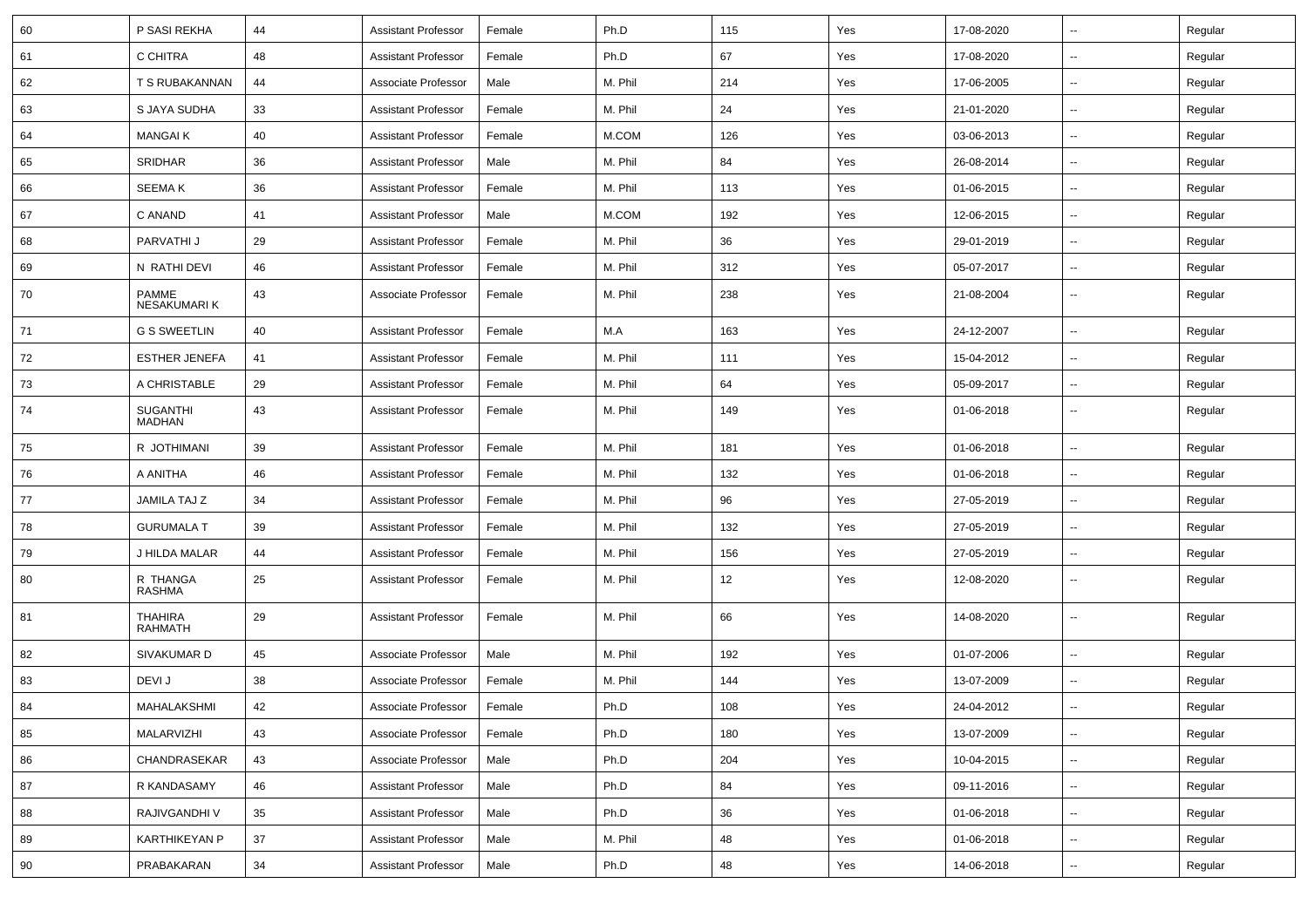| 91  | NARENDHIRAKUM<br>AR S      | 33 | <b>Assistant Professor</b>                          | Male   | M. Phil    | 84  | Yes | 27-05-2019 | $\overline{\phantom{a}}$ | Regular |
|-----|----------------------------|----|-----------------------------------------------------|--------|------------|-----|-----|------------|--------------------------|---------|
| 92  | SIVARAJ                    | 33 | <b>Assistant Professor</b>                          | Male   | M. Phil    | 24  | Yes | 27-05-2019 | $\sim$                   | Regular |
| 93  | <b>K GOWRI</b>             | 43 | <b>Assistant Professor</b>                          | Female | M. Phil    | 72  | Yes | 01-09-2020 | --                       | Regular |
| 94  | V VANITHA                  | 40 | <b>Assistant Professor</b>                          | Female | <b>SET</b> | 12  | Yes | 01-06-2020 | $\sim$                   | Regular |
| 95  | M MUTHULAKSHMI             | 32 | <b>Assistant Professor</b>                          | Female | M. Phil    | 36  | Yes | 01-06-2020 | $\overline{\phantom{a}}$ | Regular |
| 96  | C KANDASAMY                | 40 | <b>Assistant Professor</b>                          | Male   | M. Phil    | 144 | Yes | 01-09-2009 | --                       | Regular |
| 97  | A MALLIGA                  | 55 | Associate Professor                                 | Female | Ph.D       | 204 | Yes | 24-01-2000 | $\sim$                   | Regular |
| 98  | S ASHOK                    | 40 | <b>Assistant Professor</b>                          | Male   | M. Phil    | 156 | Yes | 10-06-2009 | $\sim$                   | Regular |
| 99  | R<br>BHUVANESWARAN         | 37 | <b>Assistant Professor</b>                          | Male   | Ph.D       | 60  | Yes | 26-05-2016 | --                       | Regular |
| 100 | VIJAYASARATHY              | 39 | <b>Assistant Professor</b>                          | Male   | M. Phil    | 24  | Yes | 11-07-2019 | --                       | Regular |
| 101 | MUTHARPAVALAR<br>к         | 34 | <b>Assistant Professor</b>                          | Male   | Ph.D       | 49  | Yes | 01-06-2017 | --                       | Regular |
| 102 | SAMPATHKUMAR J             | 35 | <b>Assistant Professor</b>                          | Male   | Ph.D       | 49  | Yes | 01-06-2017 | --                       | Regular |
| 103 | <b>ANITHA S</b>            | 47 | <b>Assistant Professor</b>                          | Female | Ph.D       | 122 | Yes | 09-05-2011 | Ξ.                       | Regular |
| 104 | P BALUSAMY                 | 35 | <b>Assistant Professor</b>                          | Male   | Ph.D       | 119 | Yes | 05-06-2015 | $\overline{\phantom{a}}$ | Regular |
| 105 | R RAMARAJAN                | 31 | <b>Assistant Professor</b>                          | Male   | M. Phil    | 42  | Yes | 09-07-2018 | --                       | Regular |
| 106 | <b>SUJATHA M</b>           | 40 | <b>Assistant Professor</b>                          | Female | Ph.D       | 48  | Yes | 27-05-2019 | $\sim$                   | Regular |
| 107 | LALITHAMBIKA K C           | 52 | Dean / Principal /<br>Director / Vice<br>Chancellor | Female | Ph.D       | 313 | Yes | 27-10-1999 | $\sim$                   | Regular |
| 108 | <b>ASAITHAMBIS</b>         | 58 | Professor                                           | Male   | <b>SET</b> | 312 | Yes | 18-08-1999 | $\sim$                   | Regular |
| 109 | LAVANYA                    | 39 | <b>Assistant Professor</b>                          | Female | M. Phil    | 164 | Yes | 03-06-2019 | $\overline{\phantom{a}}$ | Regular |
| 110 | YOGAMEENA<br>AMIRTHALINGAM | 44 | Associate Professor                                 | Female | M. Phil    | 189 | Yes | 12-04-2012 | --                       | Regular |
| 111 | <b>SATHIAMOORTHY</b>       | 47 | Associate Professor                                 | Male   | Ph.D       | 252 | Yes | 23-05-2012 | --                       | Regular |
| 112 | AMBIGA A                   | 39 | <b>Assistant Professor</b>                          | Female | M. Phil    | 114 | Yes | 24-08-2017 | --                       | Regular |
| 113 | V<br>RAGHAVENDRAN          | 43 | Associate Professor                                 | Male   | M. Phil    | 230 | Yes | 01-06-2018 |                          | Regular |
| 114 | <b>B RAVI KUMAR</b>        | 42 | Associate Professor                                 | Male   | M. Phil    | 217 | Yes | 09-06-2006 | Ξ.                       | Regular |
| 115 | V GOVINDARAJAN             | 45 | <b>Assistant Professor</b>                          | Male   | Ph.D       | 157 | Yes | 25-07-2008 | $\overline{\phantom{a}}$ | Regular |
| 116 | N<br>CHANDRASEKAR          | 47 | Associate Professor                                 | Male   | M. Phil    | 205 | Yes | 09-07-2009 | $\overline{\phantom{a}}$ | Regular |
| 117 | K PRABHAKARAN              | 38 | Associate Professor                                 | Male   | M. Phil    | 134 | Yes | 10-06-2008 | $\overline{\phantom{a}}$ | Regular |
| 118 | VENKATASAMY                | 37 | <b>Assistant Professor</b>                          | Male   | Ph.D       | 97  | Yes | 29-12-2015 | --                       | Regular |
| 119 | <b>STALIN SHELLY</b>       | 46 | Associate Professor                                 | Male   | Ph.D       | 181 | Yes | 13-09-2017 | $\overline{\phantom{a}}$ | Regular |